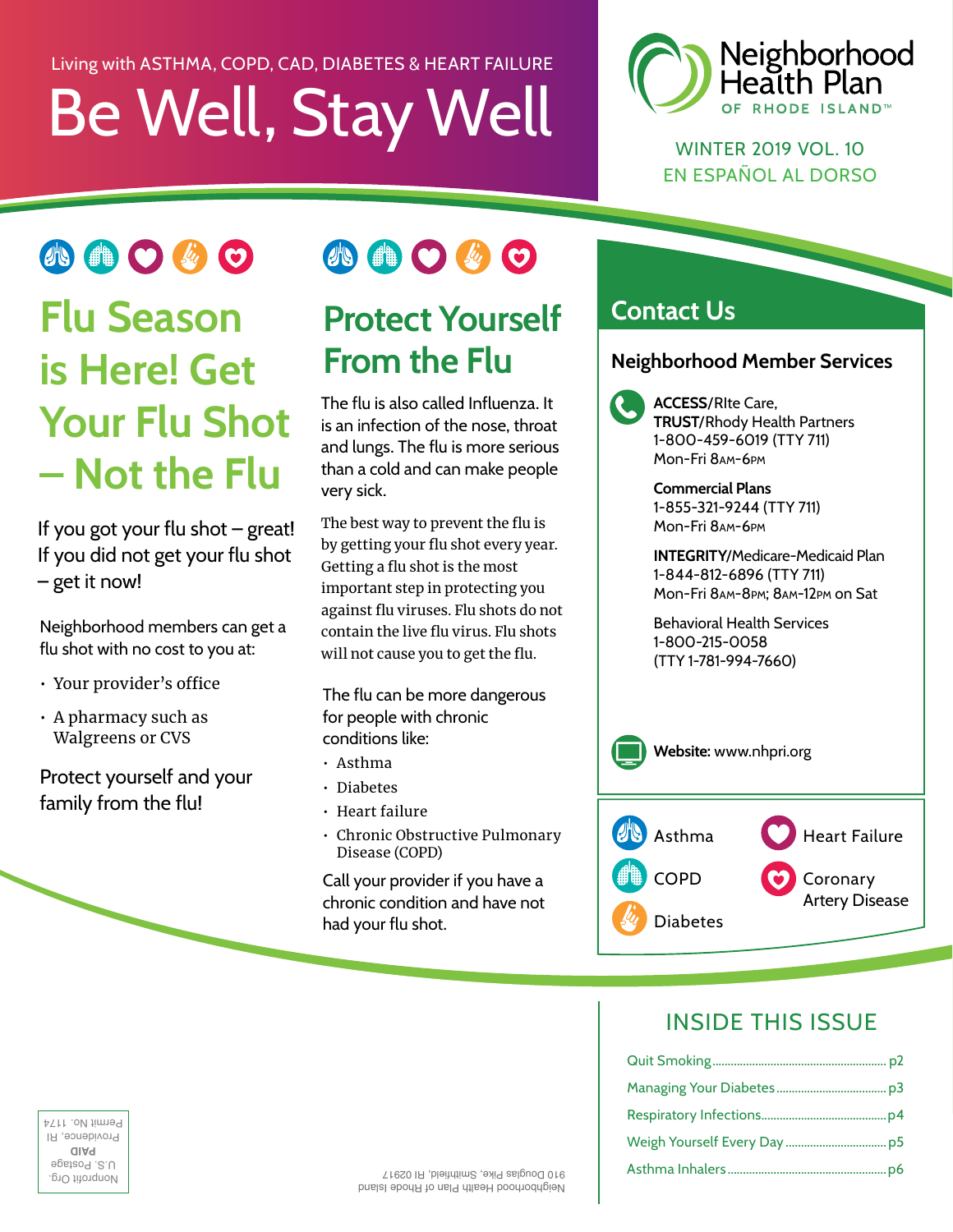### 小曲〇步〇

## Quit Smoking For Your **Health**

One of the most important things you can do to improve your health is to quit using tobacco.

Tobacco use is bad for your health and it is dangerous. It is even more dangerous when you have a chronic condition.

If you use tobacco and have a chronic condition you are at risk for:

- More complications of your chronic conditions.
- More hospital stays.
- Higher risk of death.

Neighborhood has a tobacco cessation program called Quit for Life.

#### The Quit for Life program provides:

- Counseling and support over the phone.
- Education by mail.
- Tips to stay smoke free.

Call Neighborhood Member Services at 1-800-459-6019 if you are interested in getting help to quit tobacco.



## 小曲〇必〇

## Get Rewards for Taking Care of Your Health

Neighborhood's ACCESS, TRUST and Commercial members may be eligible for our member rewards program. You must be an active member of Neighborhood for three months in a row to be eligible for our member rewards program.<sup>\*</sup>

You may be eligible to receive gift cards to Walmart, Stop & Shop, Walgreens or iTunes for completing healthy behaviors like having your yearly check-up or joining a gym.

Members who meet the criteria on the reward forms are eligible to receive Neighborhood REWARDS one time per year.

Neighborhood REWARDS can include:

- \$25 gift cards for healthy behaviors like getting a yearly check-up
- Up to \$50 in a gift card for a 3-month gym membership.
- Up to \$40 in gift cards for getting certain visits during pregnancy and after giving birth.

#### To find out more about Neighborhood REWARDS visit our website at **[www.nhpri.org/rewards](http://www.nhpri.org/rewards)**

\*Restrictions Apply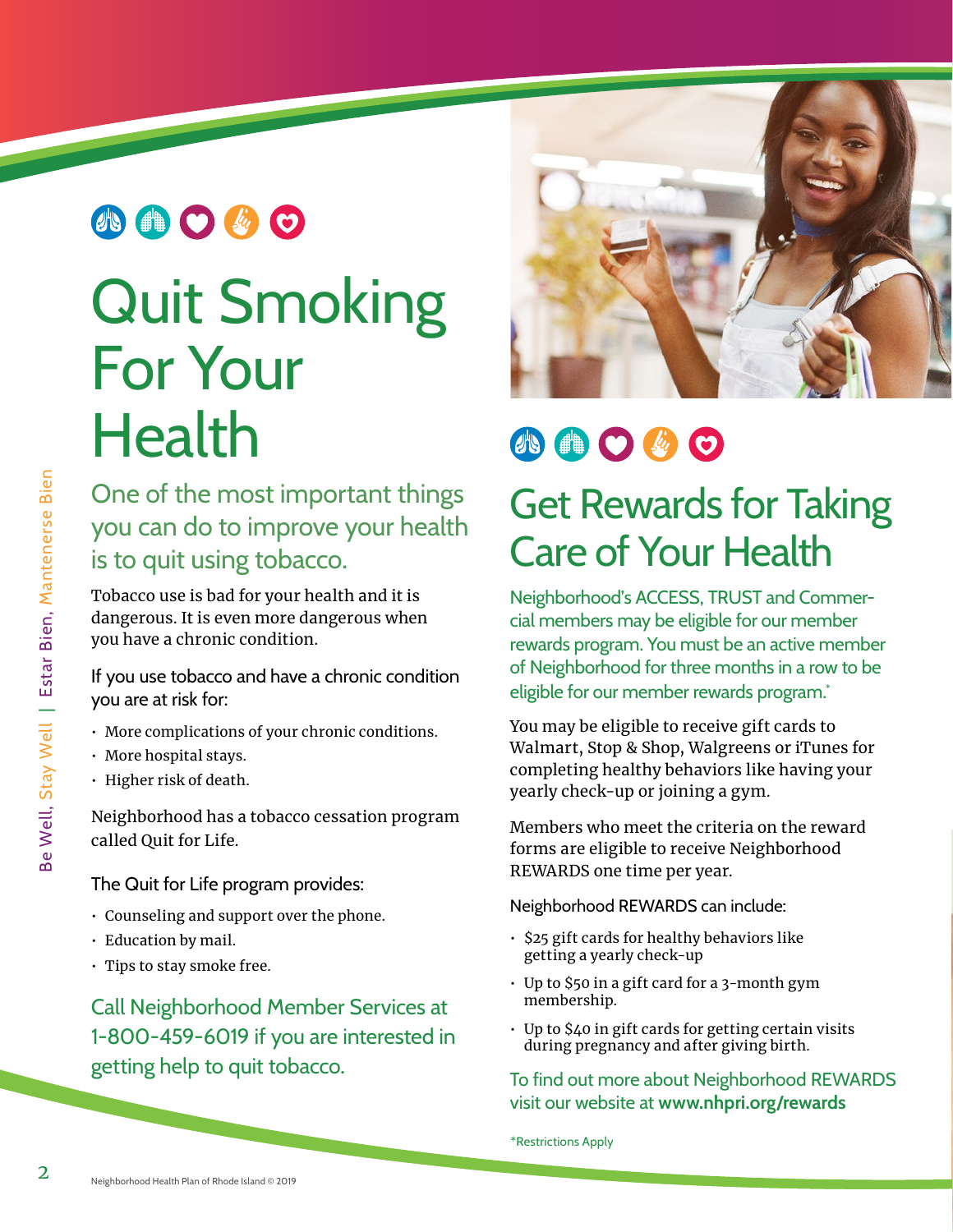# Managing Your Diabetes

#### Diabetes can affect almost every part of your body.

If you manage your diabetes and keep it under control, you may be able to avoid complications.

Things that help you manage your diabetes:

- Check your blood glucose levels.
- Keep your blood pressure under control.
- Maintain a healthy cholesterol level.
- Stop smoking.
- Follow your diabetes meal plan.
- Take your medicine exactly as your provider told you to.
- Be physically active.
- Keep a healthy weight.

You can have a better quality of life if you keep your diabetes under control.

Talk with your provider about a plan for you to help manage your diabetes.

## 小曲〇步〇

## Neighborhood Has a Nurse Advice Line

The Nurse Advice Line is available to all Neighborhood members. Nurses are available to talk to you 24 hours a day, 7 days a week.

If you would like to talk to a nurse you can call the Neighborhood Nurse Advice Line at 1-844 - 617-0563 (TTY 711).

The nurse can help you with:

- Deciding where to go for care; like your provider, urgent care or the emergency room.
- Questions about your health concerns or medications.
- Taking care of your health at home.

The Nurse Advice Line is not an emergency service. Call 911 if you think you are having an emergency.

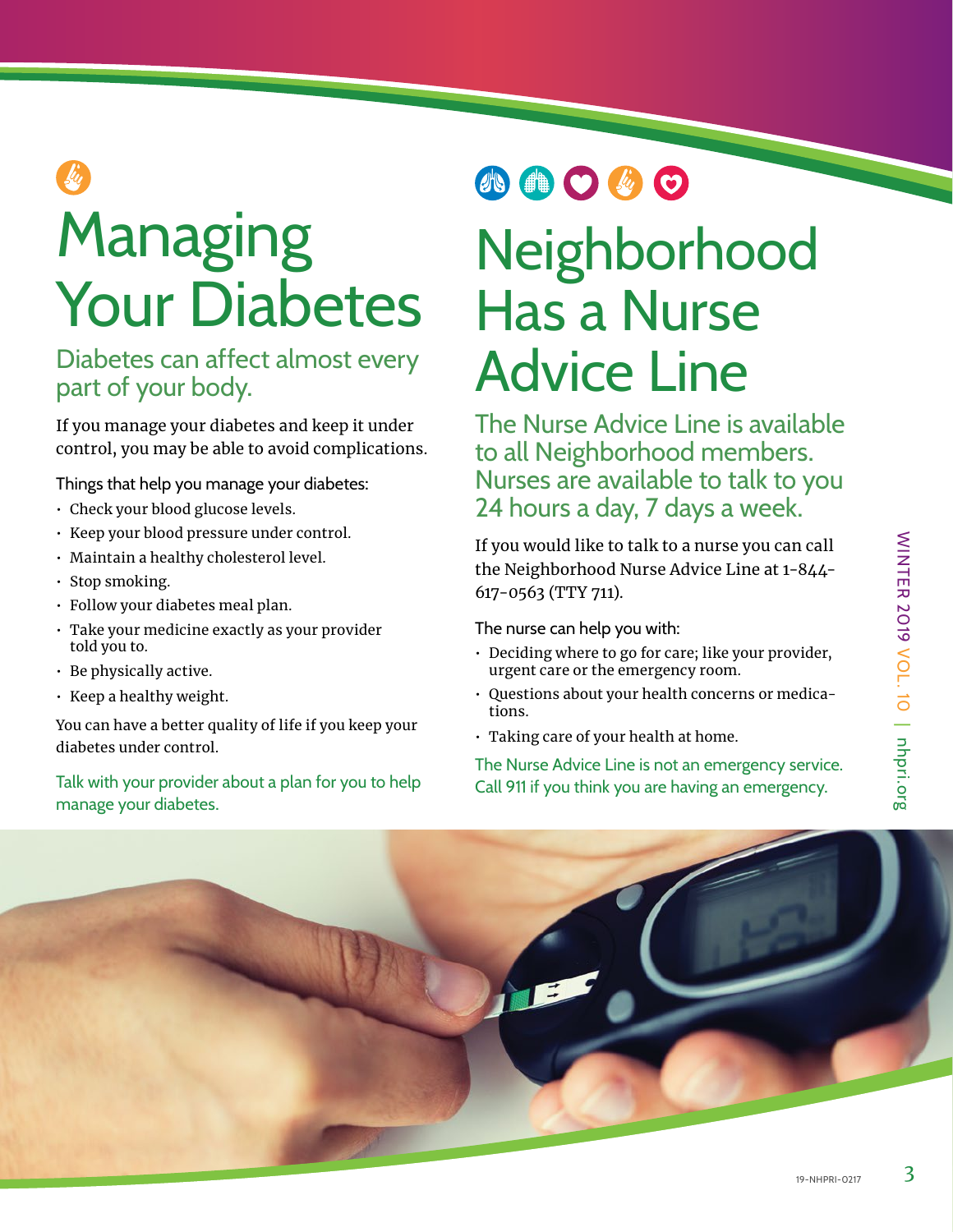### 小曲〇必〇

## Healthy Habits Can Help Chronic **Conditions**

#### Chronic conditions can be hard enough to deal with.

Unhealthy behaviors can make your chronic conditions worse. It is important to try to be as healthy as you can. This may help your chronic conditions.

Ways you can be healthier:

#### **1. Be a non-smoker**

- » If you smoke, get help to quit smoking. It is never too late to quit.
- » Avoid secondhand smoke.

#### **2. Eat healthy foods**

- » Eat lots of fresh fruits and vegetables. Eat a high-fiber, low-fat diet.
- » Follow a special diet if it is recommended by your provider.

#### **3. Achieve and keep a healthy weight**

- » Being at a healthy weight is important for your health. Talk to your provider about a healthy weight for you.
- » Eating healthy and being active can help.

#### **4. Be physically active**

- » Find an activity that you like and can do, such as walking, going up and down the stairs or stretching.
- » Your provider can help you with ideas on how to be active.

#### **5. Limit how much alcohol you drink**

» If you drink alcohol ask your provider how much alcohol is safe.

#### **6. Reduce your stress**

- » Try deep breathing and meditation.
- » Listen to calming music.
- **7. Follow your provider's instructions for your medication and testing.**

## e 0000

## **Respiratory** Infections: Have a Plan

Not all respiratory infections are the same. Some infections can make you sicker than others. Without the right care an infection can get worse. ............

Let your provider know if you develop any of these warning signs:

- Increased shortness of breath, trouble breathing or wheezing.
- Coughing-up large amounts of mucus.
- Strange colored mucus.
- Fever (temperature over 101°F) or chills.
- Feeling more tired or weaker than usual.
- Sore throat, scratchy throat, or pain when you swallow.

Make a plan with your provider about what to do if you think you have a respiratory infection.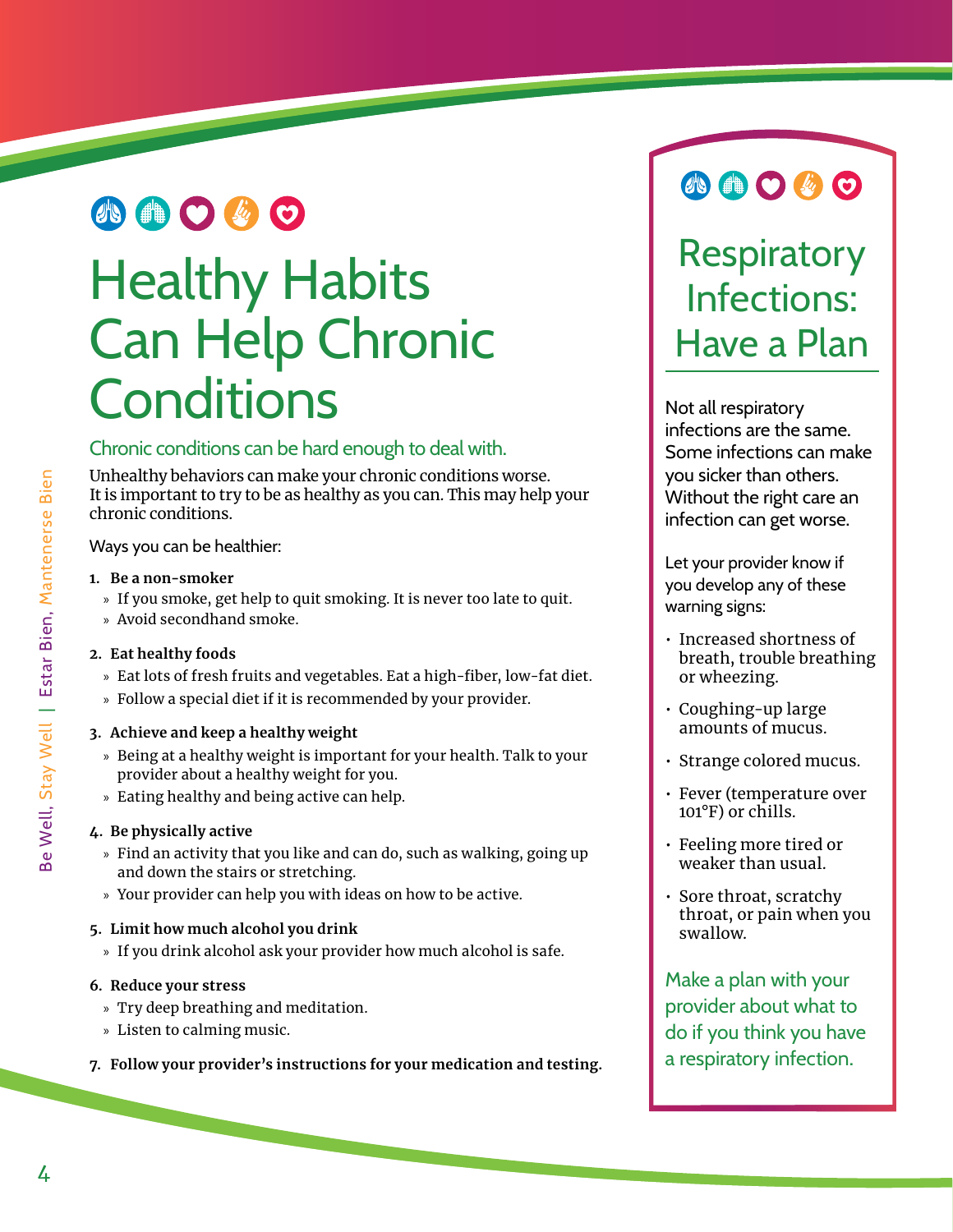## 0

## Weigh Yourself Every Day When You Have Heart Failure

#### People who have heart failure need to track their weight carefully.

Weight gain can be one of the first signs that your heart failure is getting worse. Weight gain can mean your body is retaining fuid; this causes your heart to work harder.

Keep track of your weight:

- Weigh yourself at the same every day.
- Morning is usually the best time.
- Make sure you weigh yourself on a flat, hard surface.
- Keep a record of all your weights and bring it to all provider visits.
- Tell your provider right away if you gain more than 2 or 3 pounds in one day.
- Tell your provider right away if you gain more than 5 pounds in one week.
- You can retain fluid in any part of your body including:
- Ankles
- Lower legs
- Feet
- Waist or belly
- Fingers

Talk to your provider about monitoring your weight.

#### **Neighborhood's Member Advocate Is Here to Help**

#### **Neighborhood has a Member Advocate who is here to help with member problems.**

**These are some of the things our Member Advocate can help with:** 

- **If you have lost your insurance. Especially if you are getting treatment for a serious medical problem.**
- **Hearing your concerns and experiences when trying to get health care services.**
- **Neighborhood's appeals process.**

**For more information or if you need help with a problem, call Neighborhood Member Services at 1-800-459-6019. (TTY 711).** 

## **AOOOO**

## There Is Help in Your **Community**

It can be hard to focus on your health when you have other things going on in your life.

Sometimes your worries can prevent you from taking care of your health. There may be resources available to help.

United Way 211 in Rhode Island is a free, confidential service that provides you with information and community resources. This service is also available in many languages.

There are trained professionals who will help you find agencies in the community that can provide support and help you with things like food, housing and child care.

United Way 211 is available every day of the year.

> All you have to do is call 211. TTY: 401-519-0374